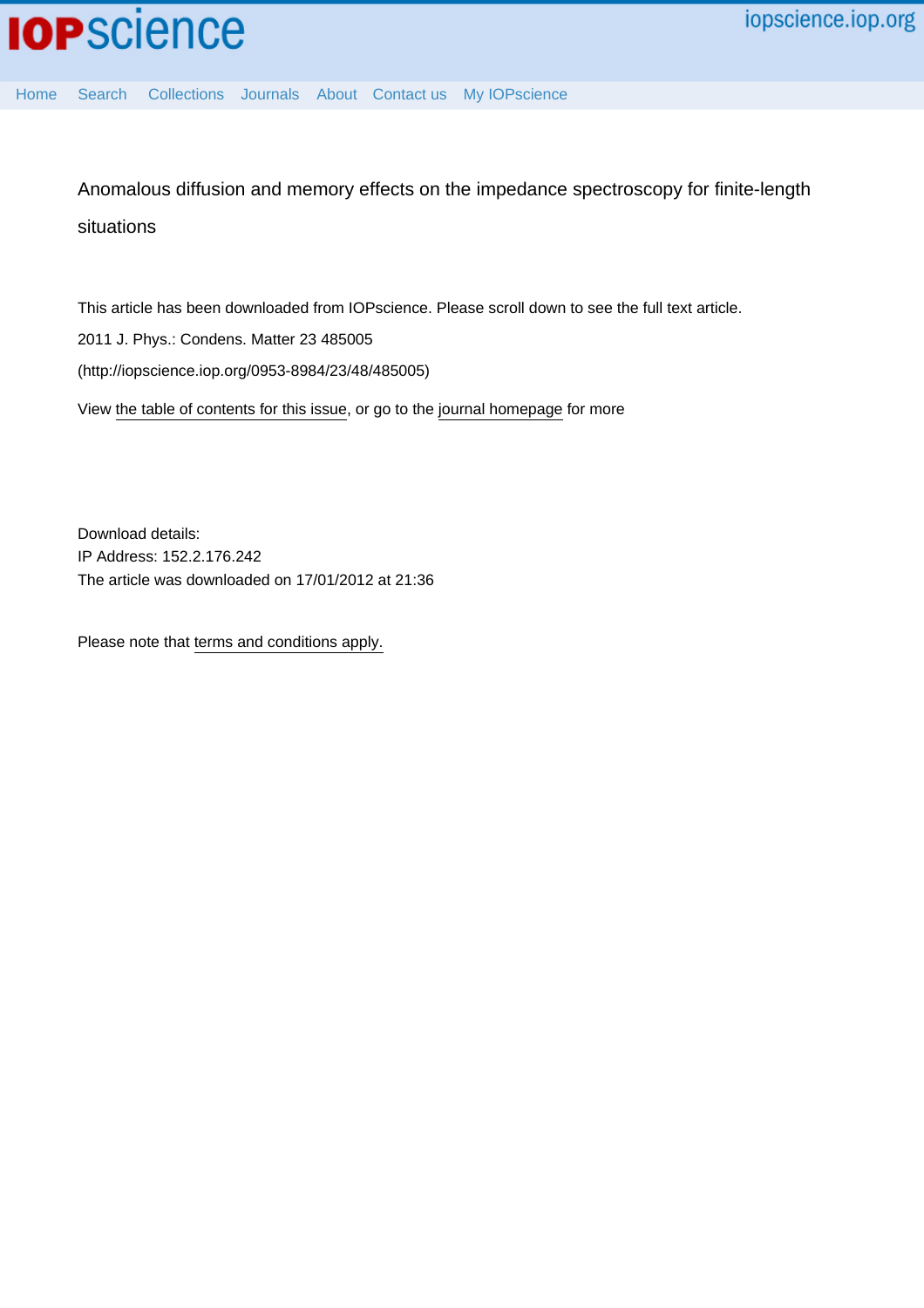<span id="page-1-4"></span>

# Anomalous diffusion and memory effects on the impedance spectroscopy for finite-length situations

# L R Evangelista $^1$  $^1$ , E K Lenzi $^1$ , G Barbero $^2$  $^2$  and J R Macdonald $^3$  $^3$

<span id="page-1-0"></span><sup>1</sup> Departamento di Física, Universidade Estadual de Maringá, Avenida Colombo 5790, 87020-900 Maringá, Paraná, Brazil

<span id="page-1-1"></span><sup>2</sup> Dipartimento di Fisica del Politecnico, Corso Duca degli Abruzzi 24, 10129 Torino, Italy

<span id="page-1-2"></span><sup>3</sup> Department of Physics and Astronomy, University of North Carolina, Chapel Hill, NC 27599, USA

E-mail: [lre@dfi.uem.br](mailto:lre@dfi.uem.br)

Received 26 July 2011, in final form 27 October 2011 Published 15 November 2011 Online at [stacks.iop.org/JPhysCM/23/485005](http://stacks.iop.org/JPhysCM/23/485005)

#### Abstract

The contribution of ions to the electrical impedance of an electrolytic cell limited by perfect blocking electrodes is determined by considering the role of the anomalous diffusion process and memory effects. Analytical solutions for fractional diffusion equations together with Poisson's equation relating the effective electric field to the net charge density are found. This procedure allows the construction of general expressions for the electrochemical impedance satisfying the Kramers–Kronig relations when the diffusion of ions in the cell is characterized by the usual, as well as by anomalous, behavior.

(Some figures may appear in colour only in the online journal)

## 1. Introduction

To a significant extent, the understanding of the role of ions on the electrical impedance of liquid and solid materials, achieved by means of several models proposed in recent years, requires a focus on the possible mechanisms underlying the participation of the ions in the process  $[1-13]$  $[1-13]$ . To describe the redistribution of ions in a weak electrolyte, upon the application of an external electric field, usually the continuum approximation is employed. The fundamental equations to be solved are then the continuity equations for the positive and negative charge carriers and Poisson's equation for the electric field across the cell [\[14,](#page-5-2) [15\]](#page-5-3). This is the so-called Poisson–Nernst–Planck (PNP) model. If the complex mechanisms mentioned above are to be taken into account in a more complete phenomenological scenario, the necessity to modify Fick's law and to solve a modified diffusion equation may be unavoidable. For these reasons, fractional diffusion equations have been considered as an appropriate theoretical approach to take into account the ionic redistribution effect on the impedance. The basic idea guiding this procedure is the connection usually found between fractional diffusion equations and

anomalous diffusion processes [\[15\]](#page-5-3). Recently, Bisquert and co-workers [\[16–](#page-5-4)[19\]](#page-5-5) have investigated several models to address the electrochemical impedance of diffusion by means of fractional calculus. In more recent works [\[15,](#page-5-3) [20](#page-5-6)[–22\]](#page-5-7), we have analyzed this influence by means of a model in which the fractional drift–diffusion problem was analytically solved. Differently from previous approaches along these lines, the resulting distribution of the electric field inside the sample was determined by solving Poisson's equation.

<span id="page-1-3"></span>In this paper, we present the general expression for the electrical impedance that results from a complete mathematical model based on the fractional diffusion equation of distributed order. We show that, in the appropriate limits, this expression reduces to the one obtained for the usual diffusion  $[23, 24]$  $[23, 24]$  $[23, 24]$  as well as to the one corresponding to a single anomalous diffusive regime [\[15,](#page-5-3) [20\]](#page-5-6). Subsequently, we analyze the physical meaning and the consistency of these new expressions incorporating anomalous diffusion processes to the description of the role of ions on the electrical impedance. This procedure is proposed as a new tool to face the enormous complexity of the impedance spectroscopy data and is built by following a general but very simple mathematical formulation.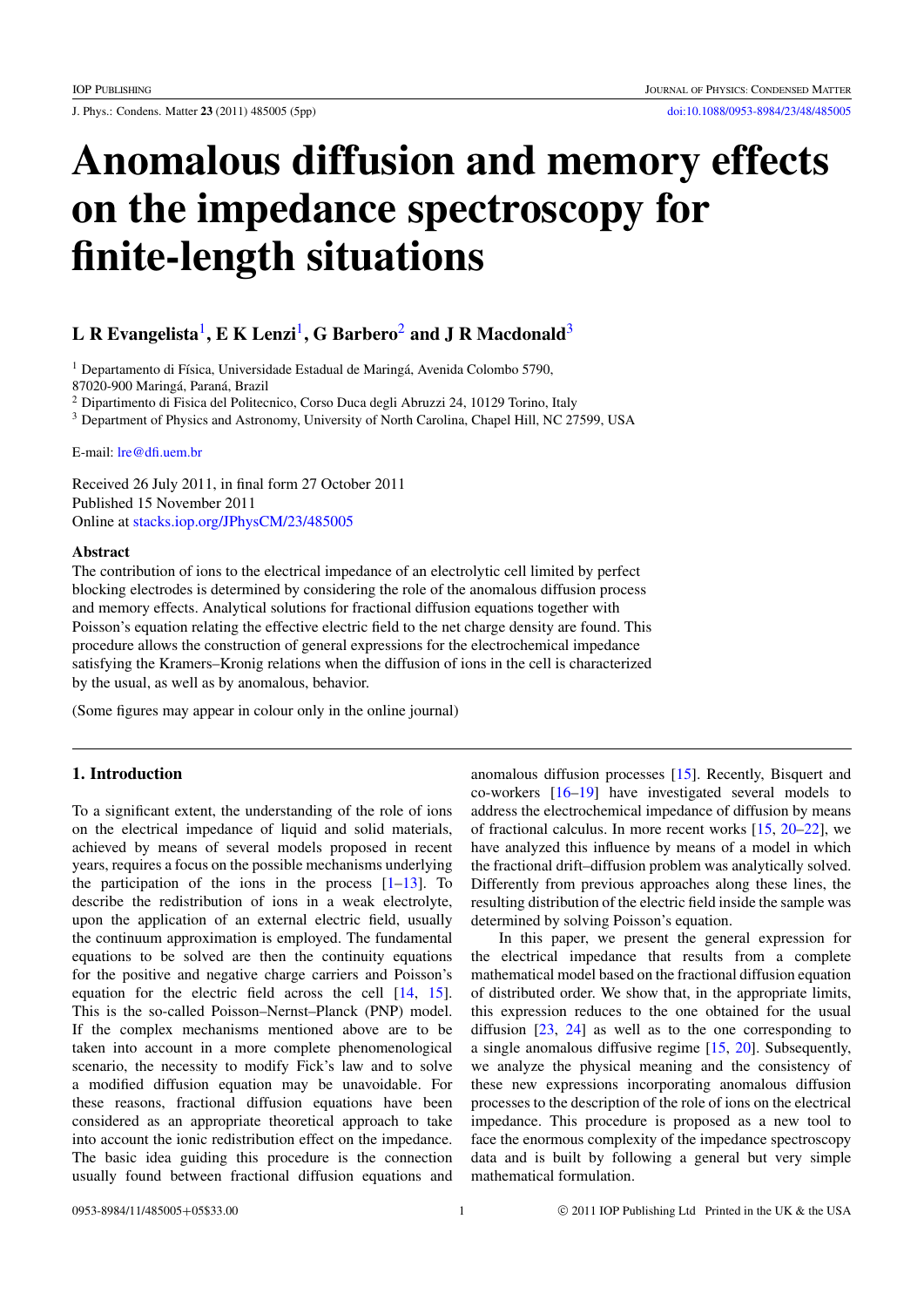#### 2. Fundamental equations

We consider a system in the Cartesian reference frame with the *z*-axis perpendicular to the electrodes, located at  $z = \pm d/2$ . We indicate by  $N_p$  and  $N_m$  the bulk density of positive (p) and negative (m) particles, respectively. In thermodynamical equilibrium, the material contains a density of *N* positive and *N* negative ions, per unit volume, uniformly distributed. It is then supposed to be globally and locally neutral. We assume that the sample is submitted to an external sinusoidal voltage of amplitude  $V_0$  and frequency  $f = \omega/2\pi$ . Thus, for  $V_0 = 0$ , we have  $N_p(z, t) = N_m(z, t) = N$ and, for  $V_0 \neq 0$ , it follows that  $N_p(z, t) \neq N_m(z, t)$ . If we assume furthermore that there is no recombination of ions and that the electrodes are perfectly blocking, the conservation of the number of charges states that  $\int_{-d/2}^{d/2} N_{\rm p}(z, t) dz =$  $\int_{-d/2}^{d/2} N_{\rm m}(z, t) dz = Nd$ . If, in addition,  $V_0$  is small (linear  $\lim_{x \to a}$ , the actual density of ions differs slightly from *N*, i.e. if  $N_{p,m} = N + n_{p,m}$ , it is possible to assume that  $n_{p,m} \ll N$ . The more general, conventional, framework to face the problem is formed by the PNP models that satisfy Poisson's equation in a finite-length sample, assuming full dissociation of mobile charges of equal mobilities, and, as we will assume here, completely blocking electrodes [\[15,](#page-5-3) [23\]](#page-5-8). This implies that, in the presence of an electric field, of electrical potential *V*, due to the action of an external power supply or to a charge separation, the bulk densities of this system are obtained by solving the standard form of the continuity equations, namely,

$$
\frac{\partial n_{\rm p}}{\partial t} = -\frac{\partial j_{\rm p}}{\partial z} \qquad \text{and} \qquad \frac{\partial n_{\rm m}}{\partial t} = -\frac{\partial j_{\rm m}}{\partial z}, \qquad (1)
$$

in which the densities of currents for positive and negative ions are defined as

$$
j_{p,m} = -D_{p,m} \left( \frac{\partial n_{p,m}}{\partial z} \pm \frac{qN}{k_B T} \frac{\partial V}{\partial z} \right),\tag{2}
$$

where  $+$  and  $-$  stand for positive and negative ions, respectively,  $q$  is the electrical charge of the ions,  $k<sub>B</sub>$  is the Boltzmann constant, and *T* the absolute temperature. The spatial profile of the electrical potential is governed by Poisson's equation in the form

$$
\frac{\partial^2 V(z,t)}{\partial z^2} = -\frac{q}{\varepsilon} [n_p(z,t) - n_m(z,t)],\tag{3}
$$

where  $\varepsilon$  is the dielectric coefficient of the medium. In the linear limit, we can write  $n_{p,m} = \eta_{p,m} e^{i\omega t}$  and  $V(z, t) =$  $\phi(z)e^{i\omega t}$ . In addition, we assume hereafter that the diffusion coefficients are such that  $D_m = D_p = D$ . In this way, equation [\(1\)](#page-2-0) takes the form

$$
i\omega \eta_{\rm p}(z) = D \left[ \eta_{\rm p}''(z) + \frac{qN}{k_{\rm B}T} \phi''(z) \right],\tag{4}
$$

whereas the Poisson equation, equation  $(3)$ , becomes

$$
\phi''(z) = -\frac{q}{\varepsilon}(\eta_{\rm p} - \eta_{\rm m}).\tag{5}
$$

The boundary conditions on  $j_{p,m}$  (blocking electrodes, as stated before) are written as

$$
j_{p,m}(\pm d/2, t) = 0,
$$
 (6)

while the ones on the applied potential are simply

$$
\phi(\pm d/2) = \pm V_0/2. \tag{7}
$$

This problem has been solved [\[5,](#page-5-10) [15,](#page-5-3) [23](#page-5-8)[–25\]](#page-5-11) and the details of the calculation will be omitted here to save space. The electrical impedance of the cell is given by

$$
Z = -i \frac{2}{\omega \varepsilon \beta^2 S} \left\{ \frac{1}{\lambda^2 \beta} \tanh(\beta d/2) + i \frac{\omega d}{2D} \right\},\tag{8}
$$

where

<span id="page-2-2"></span>
$$
\beta = \frac{1}{\lambda} \sqrt{1 + i \frac{\omega}{D} \lambda^2},\tag{9}
$$

and  $\lambda = \sqrt{\varepsilon k_B T/(2Nq^2)}$  is the Debye screening length.

The same problem was recently extended by incorporating fractional derivatives on the diffusion equation, equation [\(1\)](#page-2-0). Bisquert and co-workers [\[16](#page-5-4)[–19\]](#page-5-5) have analyzed the finite-length Warburg response using fractional derivatives in the time domain. Very recently, finite-length fractional anomalous diffusion (PNPA) models have been proposed and their responses explored  $[15, 20, 21]$  $[15, 20, 21]$  $[15, 20, 21]$  $[15, 20, 21]$  $[15, 20, 21]$ . The pure fractional diffusion equation of coefficient  $\gamma$ , such that  $0 < \gamma \leq 1$ , has been analytically solved together with the Poisson equation to obtain a general expression for equation  $(8)$  in the case of one single anomalous diffusion regime [\[20\]](#page-5-6), i.e. a particular value for  $\gamma$ . A simple derivation for an alternative expression containing a superposition of two regimes (one of which is the usual one, i.e.  $\gamma = 1$ ) can be performed as a particular case of the more general approach dealing with a fractional diffusion equation of distributed order (to be discussed in section [3\)](#page-3-0). To do this, by assuming that the diffusion of ions also presents a fractional component  $[26]$ , we rewrite equation [\(1\)](#page-2-0) as a superposition involving a normal diffusive regime and one single anomalous regime characterized by a fractional coefficient  $\gamma$  in the form

<span id="page-2-0"></span>
$$
A\frac{\partial n_{\rm p}}{\partial t} + B\frac{\partial^{\gamma} n_{\rm p}}{\partial t^{\gamma}} = D\frac{\partial}{\partial z} \left\{ \frac{\partial n_{\rm p}}{\partial z} + \frac{qN}{k_{\rm B}T} \frac{\partial V}{\partial z} \right\},\qquad(10)
$$

where *A* is dimensionless, while the dimension of *B* is  $t^{\gamma-1}$ . In the linear limit, using equation  $(10)$ , we get

<span id="page-2-1"></span>
$$
[A(i\omega) + B(i\omega)^{\gamma}] \eta_{p}(z) = D[\eta''_{p}(z) + (qN/k_{B}T)\phi''(z)], \quad (11)
$$

whereas the Poisson equation does not change. Equation  $(11)$ coincides with equation [\(4\)](#page-2-5) if *D* is changed in

<span id="page-2-8"></span><span id="page-2-6"></span><span id="page-2-4"></span><span id="page-2-3"></span>
$$
D_{\rm e} = \frac{D}{A + B\left(i\omega\right)^{\gamma - 1}}.\tag{12}
$$

<span id="page-2-5"></span>In this case, the impedance of the cell is given by

$$
Z_{\rm e} = -i \frac{2}{\omega \varepsilon \beta_{\rm e}^2 S} \left\{ \frac{1}{\lambda^2 \beta_{\rm e}} \tanh(\beta_{\rm e} d/2) + i \frac{\omega d}{2D_{\rm e}} \right\},\qquad(13)
$$

where

<span id="page-2-7"></span>
$$
\beta_{\rm e} = \frac{1}{\lambda} \sqrt{1 + \mathrm{i} \frac{\omega}{D_{\rm e}} \lambda^2}.
$$
\n(14)

To explore the behavior of the impedance in this context, in figure [1,](#page-3-1) we show the frequency behavior of the real part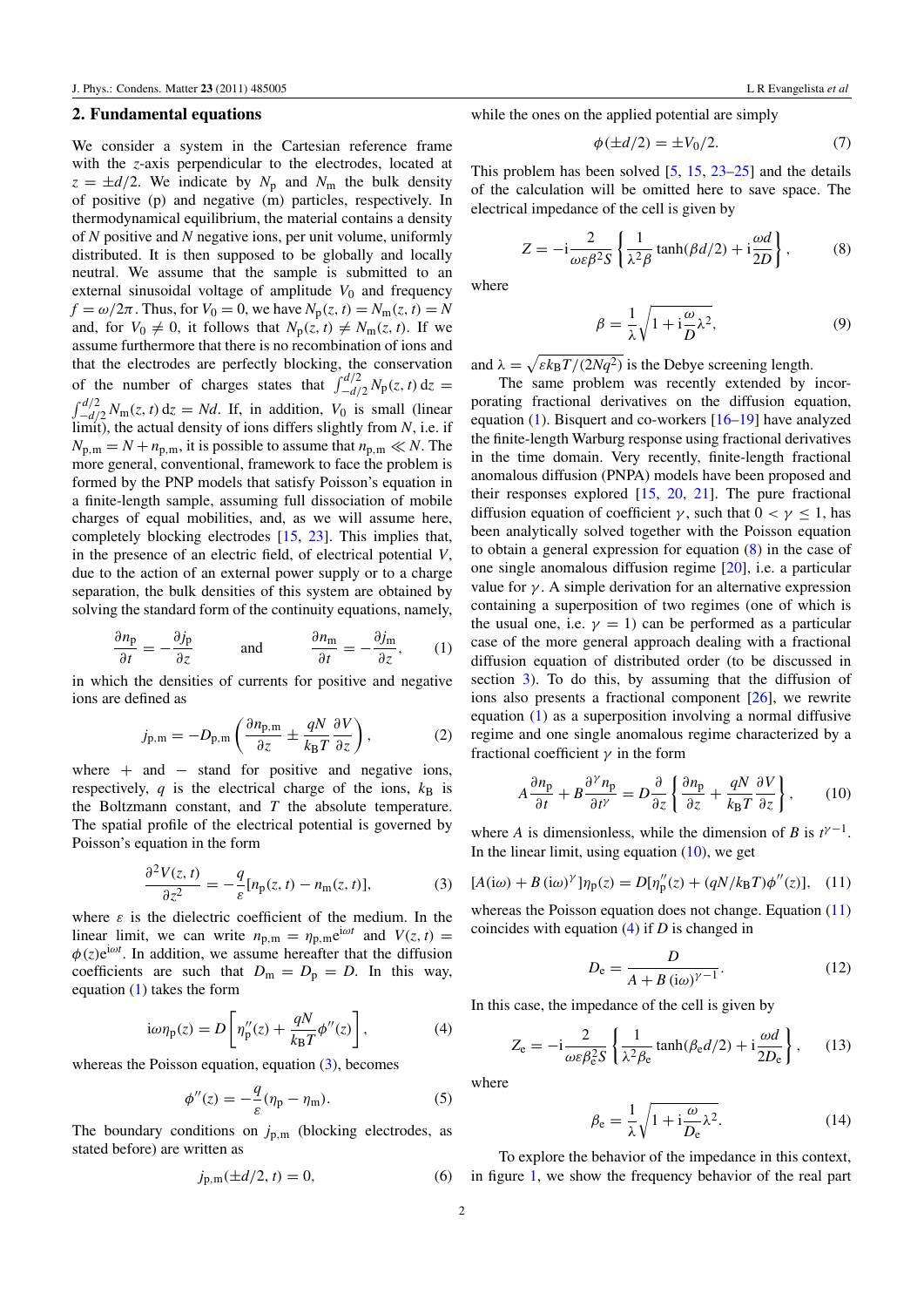<span id="page-3-1"></span>

Figure 1. Behavior of the real part of the impedance given by equation [\(13\)](#page-2-6) for different values of  $\gamma$ :  $\gamma = 0.5$  (dashed line),  $\gamma = 0.7$  (dotted line), and  $\gamma = 1$  (solid line). The curves were drawn for  $S = 2 \times 10^{-4}$  m<sup>2</sup>,  $\varepsilon = 6.7 \varepsilon_0$ ,  $d = 25 \times 10^{-6}$  m,  $\lambda = 1.076 \times 10^{-7}$  m, and  $D = 8.2 \times 10^{-11}$  m<sup>2</sup> s<sup>-1</sup>.

of *Z*, as predicted by equation [\(13\)](#page-2-6) for different values of the fractional coefficient  $\gamma$ . For what concerns the imaginary part, the model predicts that the slopes of the curve in the low frequency region and in the high frequency region are the same (see figure [2\)](#page-3-2).

Two limiting situations should be considered now. The first one is the case  $\gamma = 1$  for which  $B = 0$  and  $A = 1$ . In this limit, we recover equation [\(8\)](#page-2-2). The other limit, which corresponds to a pure fractional case [\[26\]](#page-5-13), can be obtained by using  $A = 0$ , and, consequently

$$
D_{\rm e} = \frac{D}{B\left(i\omega\right)^{\gamma-1}} \quad \text{and} \quad \beta_{\rm e} = \frac{1}{\lambda} \sqrt{1 + B \frac{\left(i\omega\right)^{\gamma} \lambda^2}{D}}.
$$

In this case, the expression for *Z*, given by equation [\(13\)](#page-2-6), becomes

$$
Z_{\rm e} = -i \frac{2}{\omega \varepsilon \beta_{\rm e}^2 S} \left\{ \frac{1}{\lambda^2 \beta_{\rm e}} \tanh(\beta_{\rm e} d/2) + B \frac{(\mathrm{i}\omega)^\gamma d}{2D} \right\}, \quad (15)
$$

which can be rewritten in the form

<span id="page-3-2"></span>
$$
Z_{\rm c} = R_{\rm c} \left[ \frac{B \left( i\omega \tau_{\rm c} \right)^{\gamma - 1}}{q_{\rm c}^2} + \frac{\tanh(Mq_{\rm c})}{M(i\omega \tau_{\rm c})q_{\rm c}^3} \right],\tag{16}
$$

where  $R_c = d\tau_c/(\varepsilon S)$ ,  $M = d/(2\lambda)$ ,  $q_c = \sqrt{1 + B(\mathrm{i}\omega \tau_c)^{\gamma}}$ , and  $\tau_c = (\lambda^2/D)^{1/\gamma}$ . In a very recent paper [\[21\]](#page-5-12), the predictions of equation [\(16\)](#page-3-3) were compared with the ones coming from the expression

<span id="page-3-4"></span>
$$
Z_{\rm a} = R_{\infty} \{ [(\mathrm{i}\omega\tau)^{\gamma} + \mathrm{tanh}(Mq_{\rm a})/Mq_{\rm a}][(\mathrm{i}\omega\tau)^{\gamma}(1 + \mathrm{i}\omega\tau) + [(\mathrm{i}\omega\tau) - (\mathrm{i}\omega\tau)^{\gamma}] \tanh(Mq_{\rm a})/Mq_{\rm a}]^{-1} \}, \tag{17}
$$

where, now,  $q_a = \sqrt{1 + (i\omega\tau)^{\gamma}}$ ,  $\tau = \lambda^2/D = \tau_c^{\gamma}$ , and  $R_{\infty}$ denotes a nondiffusive high frequency limiting resistance that, for complete blocking, is part of an equivalent circuit in which a high frequency limiting capacitance, *C*∞, is in parallel with a series combination of an 'interface' impedance, *Z*<sup>i</sup> , and  $R_{\infty}$ . Equations [\(16\)](#page-3-3) and [\(17\)](#page-3-4) are two distinct, physically plausible empirical generalizations of PNP ordinary diffusion in a cell with plane-parallel electrodes, which reduce exactly to equation [\(8\)](#page-2-2) in the limit  $\gamma \rightarrow 1$  [\[21\]](#page-5-12). The comparison of these expressions for particular values of the exponent  $\gamma$ showed that equation [\(17\)](#page-3-4) is not only physically plausible but is also capable of well fitting diverse anomalous diffusion experimental results. On the other hand, a pure fractional expression like the one represented by equation [\(16\)](#page-3-3), which, as discussed above, is obtained as a particular case of equation [\(10\)](#page-2-3) when  $A = 0$ , is not rich enough to face the great complexity represented by the experimental data. Other possibilities, including a model that combines fractional time derivatives with ordinary ones along the lines discussed for equation [\(10\)](#page-2-3), might lead to physically satisfactory results and might possibly be needed in some situations to best explain experimental data. This generalization is presented and discussed in section [3.](#page-3-0) Before proceeding, however, in figure [2,](#page-3-2) the low and high frequency behaviors of the real and imaginary parts of *Z*, as given by equations [\(13\)](#page-2-6), [\(16\)](#page-3-3), and [\(17\)](#page-3-4) are illustrated for comparative purposes. The curves were drawn for relevant physical parameters, as established by the comparison with experimental data performed in a preceding work [\[21\]](#page-5-12). Actual fitting of the data of figure [2](#page-3-2) using equation [\(17\)](#page-3-4) with free parameter values led to results similar to those found when this model was used to fit equation [\(16\)](#page-3-3) in our comparative work [\[21\]](#page-5-12), with poor agreement at the lowest frequencies and an estimate of  $\gamma$  very close to unity.

<span id="page-3-5"></span><span id="page-3-3"></span><span id="page-3-0"></span>

Figure 2. Behavior of the real (a) and imaginary (b) parts of the impedance as predicted by equations [\(13\)](#page-2-6) (solid line), [\(16\)](#page-3-3) (dashed line [\[21\]](#page-5-12)), and [\(17\)](#page-3-4) (dotted line [21]). The curves were drawn for  $\gamma = 0.7$ ,  $\tau = 1.411 \times 10^{-3}$  s,  $R_{\infty} = 2.973 \times 10^{5}$   $\Omega$ ,  $A = 1$ , and  $B = 1$ . The other parameters are the same as in figure [1.](#page-3-1)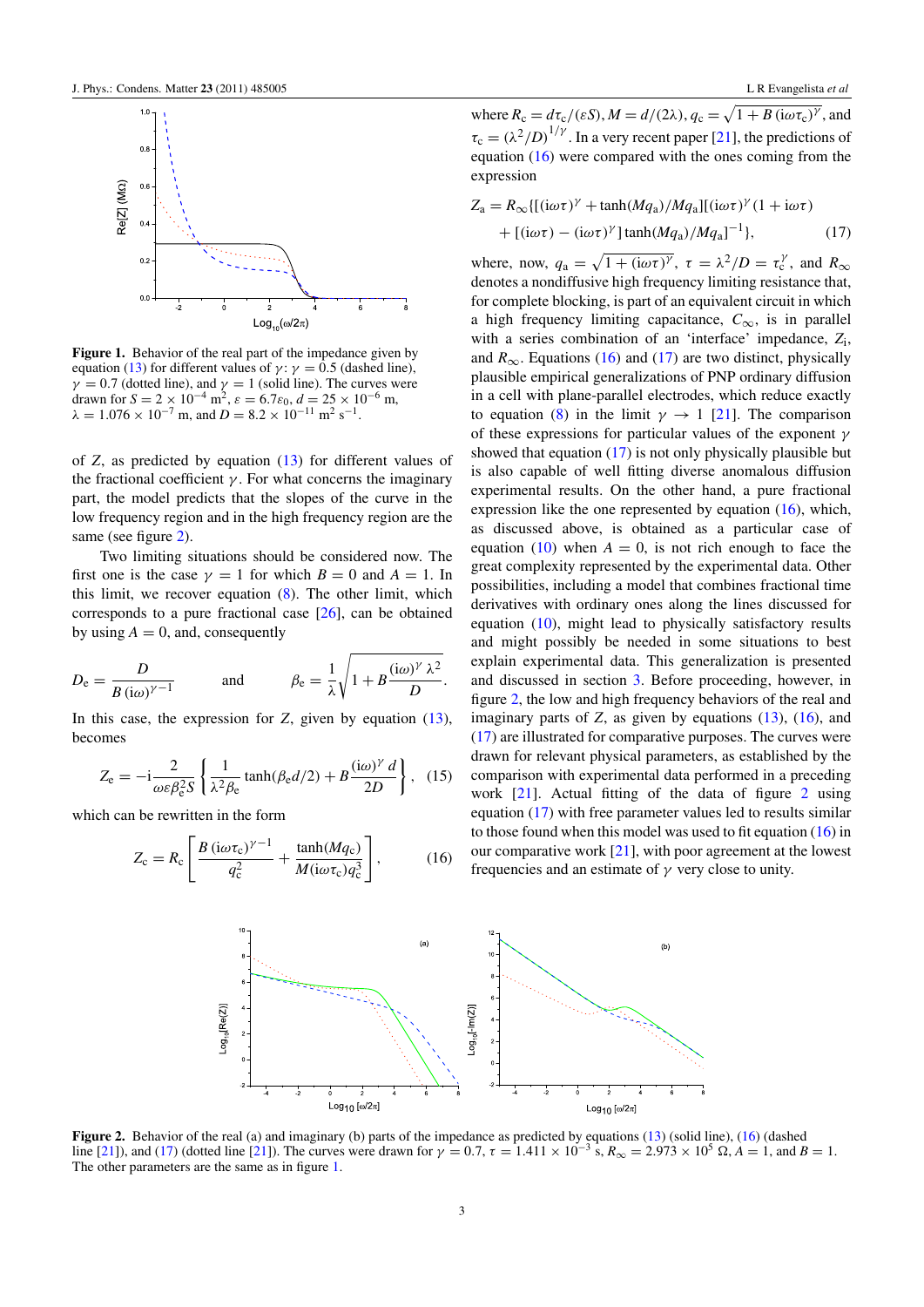### 3. Fractional equation of distributed order

We shall focus our attention on fractional time diffusion equations of distributed orders [\[27\]](#page-5-14) and investigate the diffusive regimes which can be manifested by them. These equations may be formally written, for example, as

$$
\int_0^1 d\bar{\gamma} p(\bar{\gamma}) \frac{\partial^{\bar{\gamma}}}{\partial t^{\bar{\gamma}}} n_{p,m} = -\frac{\partial}{\partial z} j_{p,m}(z,t),\tag{18}
$$

where  $p(\gamma)$  is a distribution function of  $\gamma$  and the operator considered is the Caputo one [\[28\]](#page-5-15), with  $0 < \gamma \le 1$ . It can be defined as

$$
\frac{\partial^{\gamma}}{\partial t^{\gamma}} n_{p,m}(z,t) \equiv \frac{c}{t_0} D_t^{\gamma} \{n_{p,m}(z,t)\}
$$

$$
= \frac{1}{\Gamma(k-\gamma)} \int_{t_0}^{t} d\bar{t} \frac{n_{p,m}^{(k)}(z,\bar{t})}{(t-\bar{t})^{1+\gamma-k}}, \quad (19)
$$

with  $k - 1 < \gamma < k$  and  $n_{p,m}^{(k)}(z, \bar{t})$  representing the *k*th derivative. In particular, we consider  $t_0 \rightarrow -\infty$  to study the response of the system to the periodic applied potential [\[28\]](#page-5-15).

Note that equation [\(18\)](#page-4-0) has the presence of a fractional time operator of distributed order which, depending on the choice of  $p(y)$ , can account for several diffusive regimes for the ions in the system. In fact, simple cases can be recovered by a suitable choice of  $p(y)$ . Some examples are the usual one for  $p(\bar{y}) = A\delta(\bar{y} - 1)$ , the pure fractional case for  $p(\bar{\gamma}) = B\delta(\bar{\gamma} - \gamma)$ , and the case represented by equation [\(10\)](#page-2-3), considered in section [2,](#page-1-3) which is obtained by assuming that  $p(\bar{\gamma}) = A\delta(\bar{\gamma} - 1) + B\delta(\bar{\gamma} - \gamma)$ . In the preceding expressions, *A* and *B* play the role of characteristic times. Since we are considering only mobile positive and negative ions of a single type, with unit valence numbers, the distributed order approach considered here is such that each type of ion can show normal diffusion in one region of time (or frequency) and an anomalous diffusion in another time region. The orders of these derivatives are consequently distributed according to the function  $p(y)$ , which works as the weight factor for each regime (order).

Thus, the general expression for the impedance is given by [\[20\]](#page-5-6)

$$
Z = -i\frac{2}{\omega \varepsilon \beta^2 S} \left\{ \frac{1}{\lambda^2 \beta} \tanh\left(\frac{\beta d}{2}\right) + \frac{d}{2D} F(i\omega) \right\}, \quad (20)
$$

where, now,

$$
\beta = \frac{1}{\lambda} \sqrt{1 + F(i\omega) \frac{\lambda^2}{D}},
$$
\n(21)

with

$$
F(i\omega) = \int_0^1 d\bar{\gamma} p(\bar{\gamma}) (i\omega)^{\bar{\gamma}}.
$$
 (22)

Notice that the presence of  $F(i\omega)$  in equations [\(20\)](#page-4-1) and [\(21\)](#page-4-2) is responsible for the incorporation of an arbitrary number of diffusive regimes to the description of the diffusion of ions through the sample. In addition, it is noteworthy that the general expression for the impedance, equation  $(20)$ , has exactly the same functional form as equations [\(8\)](#page-2-2), [\(13\)](#page-2-6) and [\(15\)](#page-3-5), which can be faced now in its particular cases.

It is still possible to obtain the same functional form for the impedance if a memory term is present in equation [\(10\)](#page-2-3). Consider, for instance, the particular case in which  $A = 1$  and  $B = 0$ , i.e. when the fractional time derivative is absent. To account for this memory effect, in this situation, equation [\(10\)](#page-2-3) could be written in the form

<span id="page-4-0"></span>
$$
\frac{\partial n_{\rm p}}{\partial t} = D \frac{\partial}{\partial z} \left\{ \frac{\partial n_{\rm p}}{\partial z} + \frac{qN}{k_{\rm B}T} \frac{\partial V}{\partial z} \right\} - \int_{-\infty}^{t} \mathrm{d}t' \alpha(t - t') n_{\rm p}(z, t'),\tag{23}
$$

where  $\alpha(t)$  is the kernel function which quantifies the effect of  $n_p(z, t')$  on  $n_p(z, t)$ . A similar equation is valid for the negative species  $n_n(z, t)$ . By performing the calculations as in the preceding section, one obtains for the electrical impedance the same expression as equation [\(13\)](#page-2-6), with  $\beta_e$  given again by equation [\(14\)](#page-2-7), but with a different 'effective' diffusion equation, i.e. equation [\(12\)](#page-2-8) now becomes

<span id="page-4-4"></span><span id="page-4-3"></span>
$$
D_{\rm e} = \frac{D}{1 + \bar{\alpha}(i\omega)/i\omega},\tag{24}
$$

where  $\bar{\alpha}$ (iω) is the inverse transform of  $\alpha(t)$  in the last term of the right-hand side of equation  $(23)$ . This result illustrates the noteworthy fact that the presence of a general term accounting for some kind of memory effect implies a redefinition of the diffusion coefficient. This redefinition is similar to the one that occurs when fractional time derivatives are considered, as illustrated before in the case of equation [\(10\)](#page-2-3). Since memory effects can be relevant to explain the diffusion of ions in actual samples, both formalisms presented in this section may eventually be helpful to discuss specific experimental data. In addition, the presence of the kernel  $\alpha(t)$ introduces some freedom in the description of the frequency dependence of *Z*. This liberty in choosing the function  $\alpha(t)$ can be useful in a phenomenological perspective of fitting complex experimental data. However, the renormalization of *D* illustrated in [\(12\)](#page-2-8) and [\(24\)](#page-4-4) affects more sensibly the second term of  $(13)$  or  $(20)$  when the low frequency limit is considered. This seems to indicate that the first term always dictates the low frequency behavior of the real and imaginary parts of *Z*e.

<span id="page-4-2"></span><span id="page-4-1"></span>Even in the general case of many diffusive regimes (i.e. several different values of  $\gamma$ ), the system is governed by linear differential equations. For this reason, one expects that for the real, *R*, and imaginary, *X*, parts of *Z* hold the relations of Kramers–Kronig (KK). This is easily demonstrated for the case represented by equation [\(13\)](#page-2-6). Since the general form of the electrical impedance is preserved, all the properties satisfied by equation  $(13)$  are also satisfied by equation  $(20)$ whenever the functions  $F(i\omega)$  and  $\alpha(i\omega)/i\omega$  are analytical functions of  $\omega$ . For simple superpositions formed from the distribution  $p(y)$  considered here or by a suitable choice for  $\alpha(i\omega)$ , this analyticity is, in principle, always preserved, as will be demonstrated elsewhere.